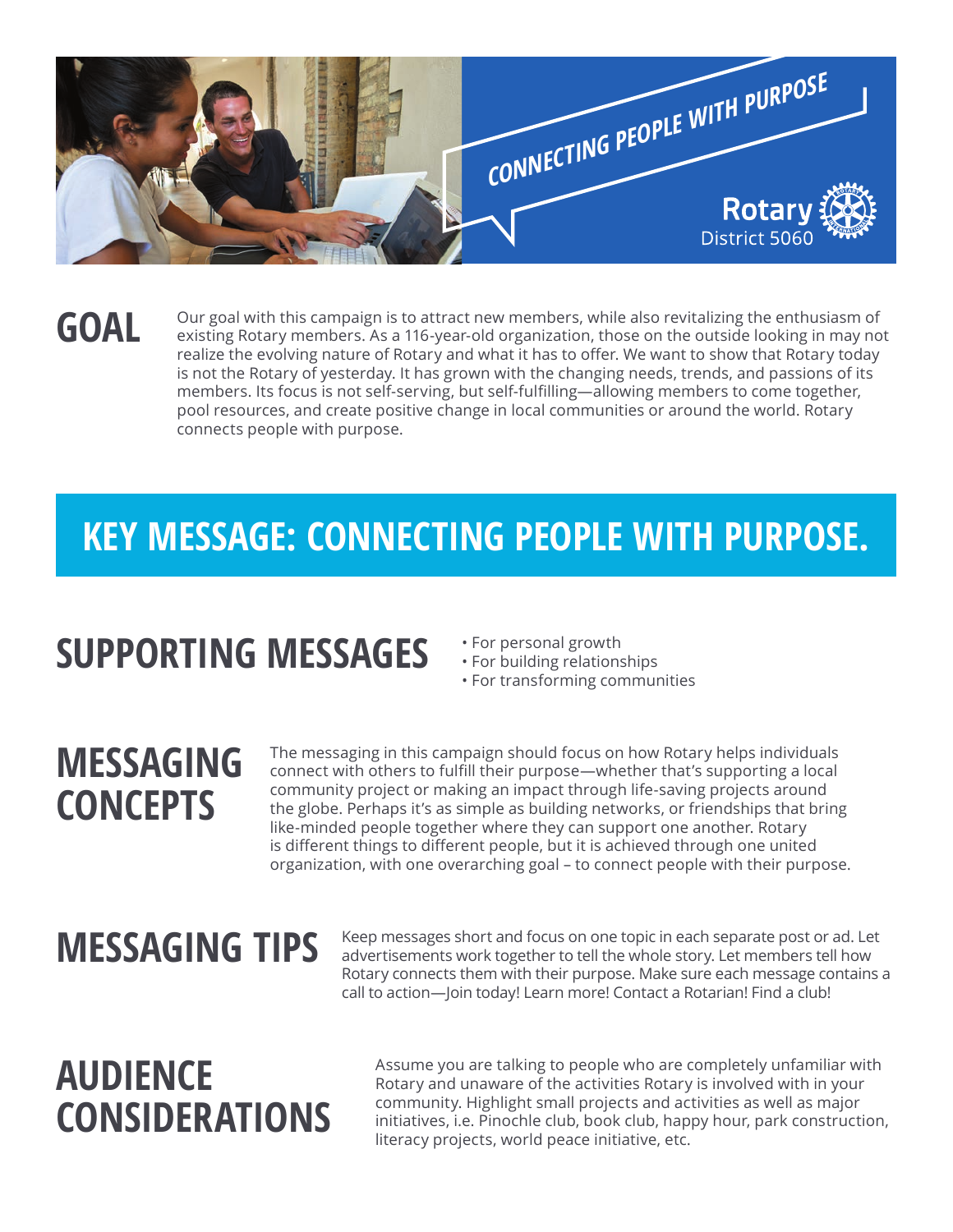## **SAMPLE LAYOUTS**





**IMAGERY** Choose images that showcase action, engagement, and connection. Select images that focus on one individual, a couple, or small group. Avoid images of large groups where individuals are hard to identify, and connection is hard to illustrate. Choose images that portray the types of Rotarians you are trying to attract—young or old, diverse, professional, etc. Focus on images that highlight individual purpose.

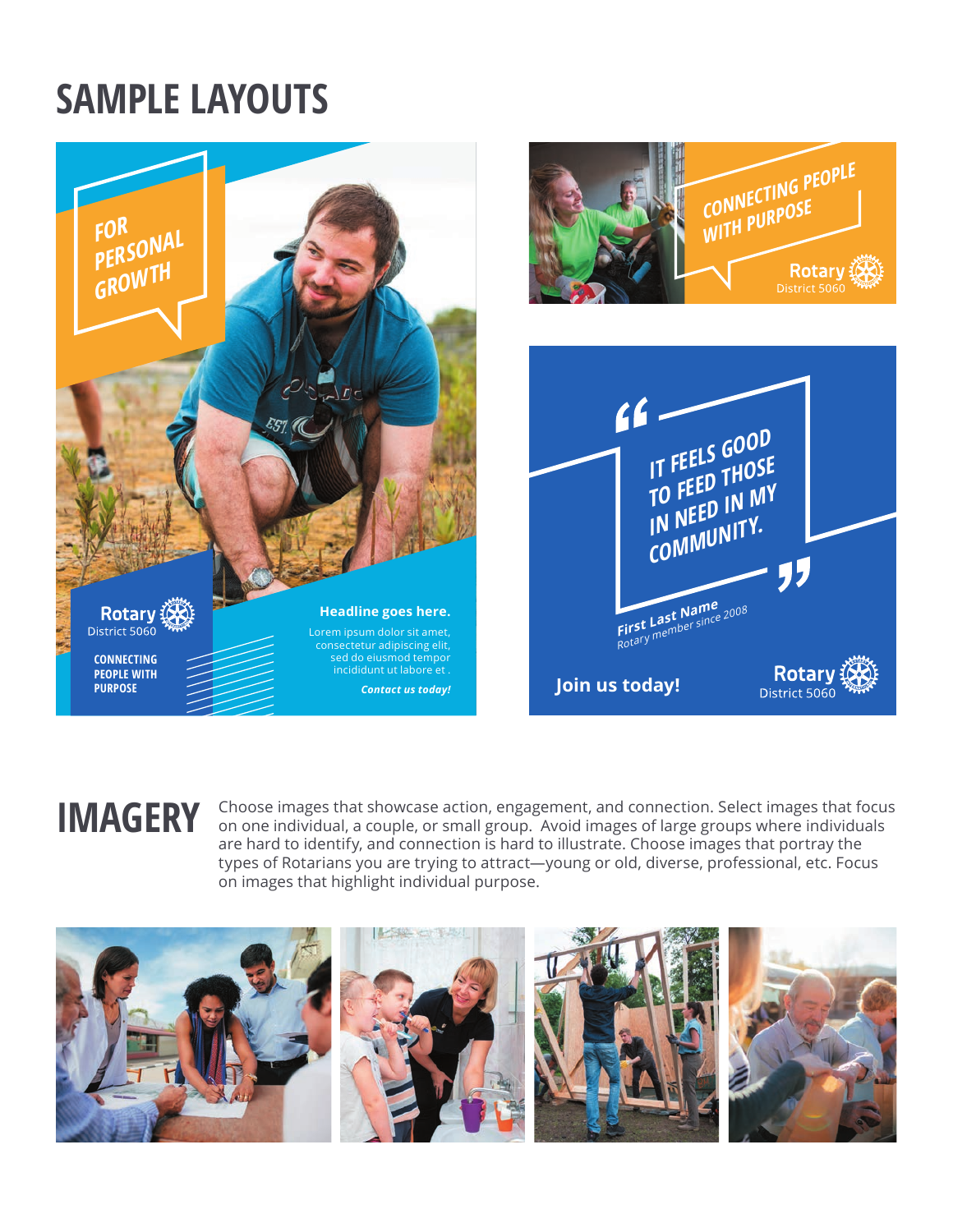# **GRAPHICS**

The use of angled lines illustrate the concept of upward momentum—Rotary as an organization is on the rise. Angled graphics should always move up from left to right at a 16˚ angle. Pairing the angled lines with layers of color and text shows depth and texture

indicating that rotary is not a one-dimensional organization, but as varied as the members within its ranks. The use of white text, outlined against the bold blocks of color calls attention to the simplicity of the message.

The graphic style of this campaign demonstrates movement and growth. The bold color blocks can vary in size and shape as long at the top remains angled. Block of one-colored angled lines should be used sparingly to break up the design and add contrast.



### **BIG FONTS & BRAND COLORS**

While the primary colors reflect the signature Rotary blue and gold, hinting at the familiar and trusted Rotary identity, the splash of vibrant blue calls attention to the message and makes the overall design more energetic, youthful, and attention-grabbing. Text should be in white over bold splashes of color.

### **OPEN SANS CONDENSED PRIMARY FONTS: ALTERNATIVE FONTS:**

### OPEN SANS

### **ARIAL NARROW** OPEN REGULAR

**Sky Blue - PMS 2202 C** CMYK 96/0/6/0 RGB 1/180/231 WEB 019FCB

**Gold - PMS 130 C** CMYK 0/41/100/0 RGB 247/168/27 WEB F7A81B

### **Royal Blue - PMS 286 C** CMYK 100/92/9/2 RGB 23/69/143 WEB 0C3C7C

**Gold - PMS 130 C** CMYK 0/41/100/0 RGB 247/168/27 WEB F7A81B

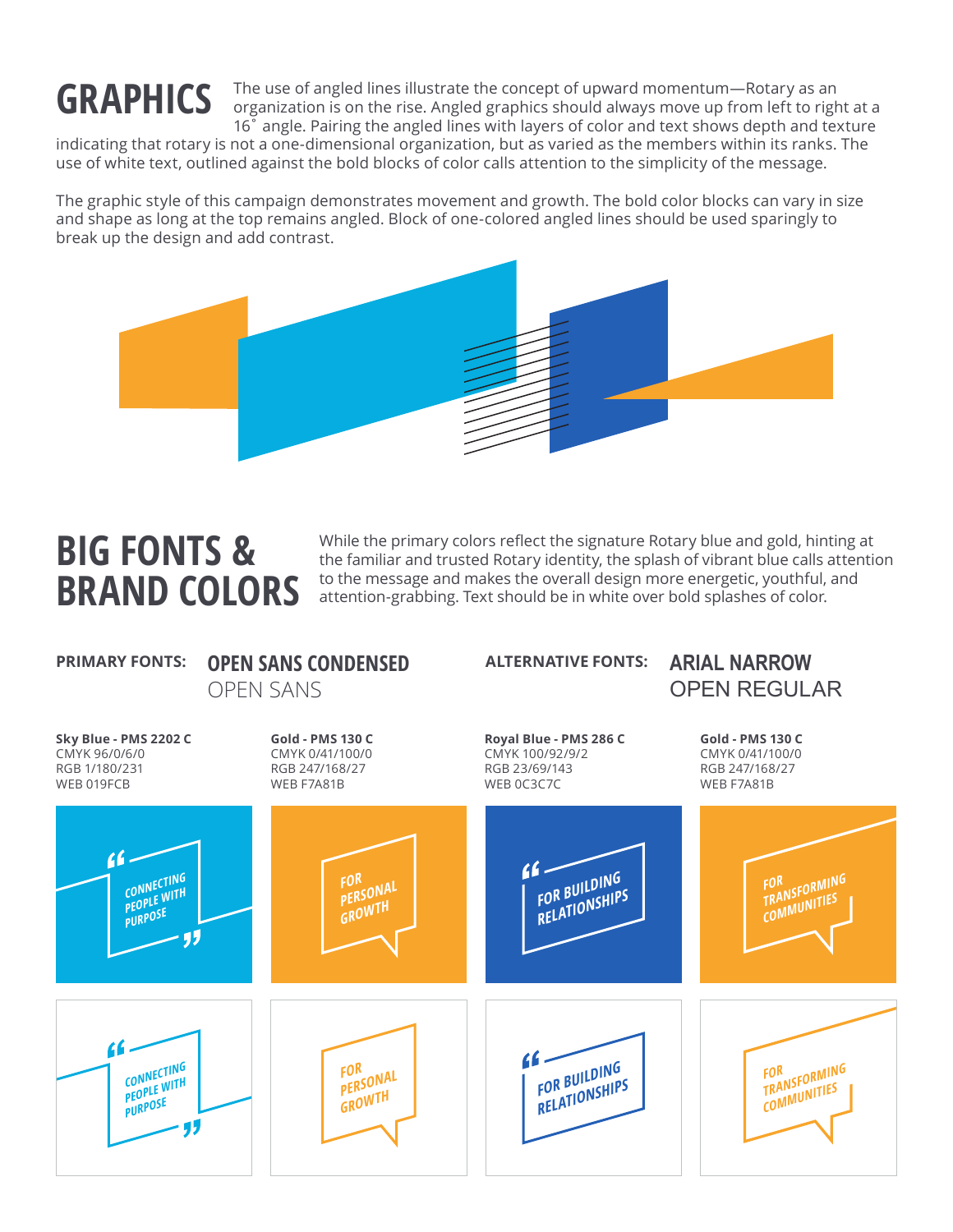# **DIGITAL AD LAYOUTS**

The goal of online ads is to capture someone's interest and encourage them to click. You don't need to explain everything in the ad itself; the website landing page will provide additional information once the person has clicked on your ad. When creating digital ads, it's important to limit the amount of text especially for mobile sizes:

- Focus on a single message in each ad
- Express the message in as few words as possible aim for 6 words or less
- The message needs to be clear and not require too much thought to understand - clarity is more important than cleverness
- Include a clear and simple call-to-action what do you want people to do? "Join us" or "Learn more" are easy examples

# **IMAGES**

Choose one image that has a clear focus. Images that are zoomed out, busy, blurry, or unrelated to the message will result in ads that don't get clicked.

# **TECHNICAL DETAILS**

Choose a PNG or JPG file type. Keep the file size under 150 KB. Recommended sizes (all sizes are in pixels):

- $\cdot$  160 x 600
- 300 x 600
- $728 \times 90$
- 300 x 250
- $320 \times 50$

## **RESOURCES**

There are free design tools available online, like Canva.com.







300 x 250



728 x 90